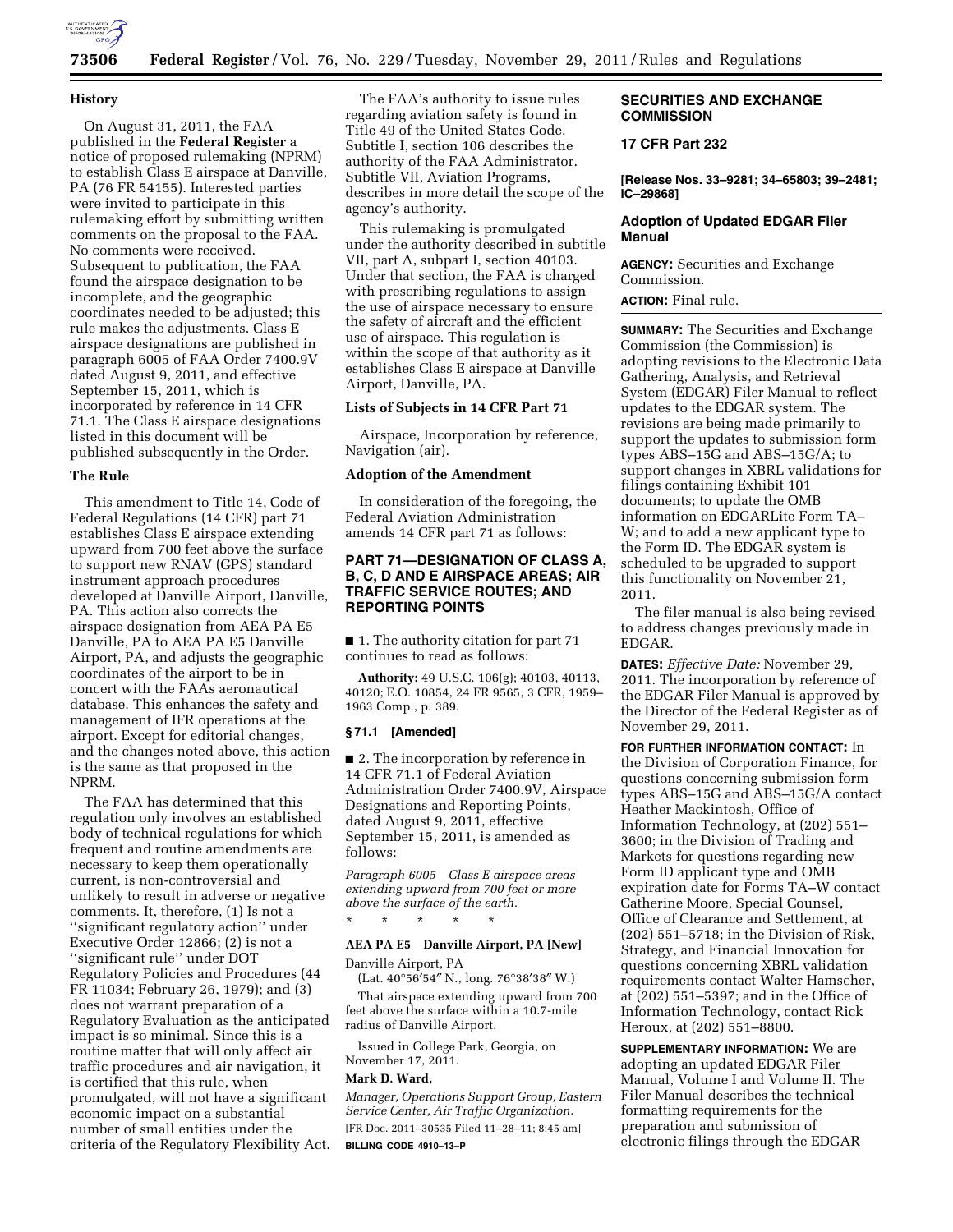system.<sup>1</sup> It also describes the requirements for filing using EDGARLink Online and the Online Forms/XML Web site.

The revisions to the Filer Manual reflect changes within Volume I entitled EDGAR Filer Manual, Volume I: ''General Information,'' Version 11 (November 2011) and Volume II entitled EDGAR Filer Manual, Volume II: ''EDGAR Filing,'' Version 18 (November 2011). The updated manual will be incorporated by reference into the Code of Federal Regulations.

The Filer Manual contains all the technical specifications for filers to submit filings using the EDGAR system. Filers must comply with the applicable provisions of the Filer Manual in order to assure the timely acceptance and processing of filings made in electronic format.2 Filers may consult the Filer Manual in conjunction with our rules governing mandated electronic filing when preparing documents for electronic submission.3

The EDGAR system will be upgraded to Release 11.3 on November 21, 2011 and will introduce the following changes: EDGAR will be upgraded to support updates to submission form type ABS–15G and ABS–15G/A based upon final Rule 15Ga–1.4 ABS–15G Item 1.02 will require start and end date of reporting period and also a file number if the securitizer has previously filed an ABS–15G under Item 1.01 for the same Asset Class as the report. ABS–15G Item 1.02 will have an option to indicate if the securitizer has no activity to report for the quarterly period pursuant to Rule 15Ga–1(c)(2)(i) and/or for the annual period pursuant to Rule 15Ga–1(c)(2)(ii). ABS–15G Item 1.01 will have an option to indicate that the securitizer has no activity to report for the initial period pursuant to Rule 15Ga–1(c)(1). Additionally, EDGAR will allow submission of multiple ABS–15G Item 1.01 submissions per CIK.

The validation rules processed for filings containing EX–101.INS XBRL documents will be changed to require all elements used to have US English

standard labels and all non-English nonempty facts to have corresponding US English variants.

Submission form types 10–KT, 10– KT/A, 10–QT, 10–QT/A and POS AM can now be filed with XBRL documents. EX–101.INS XBRL documents included within POS AM submissions can have the element dei:DocumentType with content equal to F–1, F–3, F–4, F–9, F– 10, S–1, S–3, S–4, S–11, POS AM or ''Other''.

The OMB expiration date on EDGARLite Form TA–W (Notice of Withdrawal from Registration as Transfer Agent) will be updated to July 31, 2014.

New applicant type 'Municipal Advisor' will be available for the filers to select when completing the Form ID to apply for EDGAR access codes. In addition, applicant types 'Investment Company (or insurance product separate account) or Business Development Company' and 'Non-Investment Company Applicant under the 1940 Act' will be updated to 'Investment Company, Business Development Company or Insurance Company Separate Account' and 'Non-Investment Company Applicant under the Investment Company Act of 1940' respectively.

There will be a minor .dot release, EDGAR Release 11.3.1, that will be deployed after Release 11.3 to implement additional XBRL validation changes. On December 12, 2011, the validation rules processed for filings containing EX–101.INS XBRL documents will be changed to require four digit xs:gYear values and will allow distinct values for all outstanding common share classes instead of requiring a single value for dei:Entity CommonStockSharesOutstanding of annual financial statements. For EX– 101.SCH documents, the xsd:complex Type, or xsd:simpleType name attribute in UTF–8 must be less than 200 bytes of UTF–8 text. The content for targetnamespace, roleURI or arcroleURI attribute in UTF–8 must not exceed 255 bytes in length. For EX–101.INS documents, the local name part of the content for xbrli:measure:element must be less than 200 bytes of text.

The filer manual is also being revised to address minor software changes made previously in EDGAR. Submission form types SC 14N, SC 14N–S and their amendments were made available for use on EDGARLink Online. Form 8–K Item 5.08 (Shareholder Director Nominations) was also made available for use on submission form types 8–K, 8–K12B, 8–K12G3, 8–K15D5 and their amendments.

Submission form types 13F–HR, 13F– HR/A, 13F–NT and 13F–NT/A were updated to accept March 31, June 30, September 30, or December 31 as valid dates for the Period field. A future date will still be not allowed for the Period field.

Along with the adoption of the Filer Manual, we are amending Rule 301 of Regulation S–T to provide for the incorporation by reference into the Code of Federal Regulations of today's revisions. This incorporation by reference was approved by the Director of the Federal Register in accordance with 5 U.S.C. 552(a) and 1 CFR Part 51.

You may obtain paper copies of the updated Filer Manual at the following address: Public Reference Room, U.S. Securities and Exchange Commission, 100 F Street NE., Room 1543, Washington, DC 20549, on official business days between the hours of 10 a.m. and 3 p.m. We will post electronic format copies on the Commission's Web site; the address for the Filer Manual is *[http://www.sec.gov/](http://www.sec.gov/info/edgar.shtml)  [info/edgar.shtml.](http://www.sec.gov/info/edgar.shtml)* 

Since the Filer Manual relates solely to agency procedures or practice, publication for notice and comment is not required under the Administrative Procedure Act (APA).<sup>5</sup> It follows that the requirements of the Regulatory Flexibility Act 6 do not apply.

The effective date for the updated Filer Manual and the rule amendments is November 29, 2011. In accordance with the APA,7 we find that there is good cause to establish an effective date less than 30 days after publication of these rules. The EDGAR system upgrade to Release 11.3 is scheduled to become available on November 21, 2011. The Commission believes that establishing an effective date less than 30 days after publication of these rules is necessary to coordinate the effectiveness of the updated Filer Manual with the system upgrade.

#### **Statutory Basis**

We are adopting the amendments to Regulation S–T under Sections 6, 7, 8, 10, and 19(a) of the Securities Act of 1933,8 Sections 3, 12, 13, 14, 15, 23, and 35A of the Securities Exchange Act of 1934,9 Section 319 of the Trust Indenture Act of 1939,10 and Sections 8, 30, 31, and 38 of the Investment Company Act of 1940.11

<sup>1</sup>We originally adopted the Filer Manual on April 1, 1993, with an effective date of April 26, 1993. Release No. 33–6986 (April 1, 1993) [58 FR 18638]. We implemented the most recent update to the Filer Manual on August 5, 2011. *See* Release No. 33– 9246 (August 1, 2011) [76 FR 47438].

<sup>2</sup>*See* Rule 301 of Regulation S–T (17 CFR 232.301).

<sup>3</sup>*See* Release No. 33–9246 (August 1, 2011) [76 FR 47438] in which we implemented EDGAR Release 11.2. For additional history of Filer Manual rules, please see the cites therein.

<sup>4</sup>See Final Rule Release No. 33–9175, Disclosure for Asset-Backed Securities Required by Section 943 of the Dodd-Frank Wall Street Reform and Consumer Protection Act.

<sup>5</sup> 5 U.S.C. 553(b).

<sup>6</sup> 5 U.S.C. 601–612.

<sup>7</sup> 5 U.S.C. 553(d)(3).

<sup>8</sup> 15 U.S.C. 77f, 77g, 77h, 77j, and 77s(a).

<sup>9</sup> 15 U.S.C. 78c, 78*l,* 78m, 78n, 78o, 78w, and 78*ll.*  10 15 U.S.C. 77sss.

<sup>11</sup> 15 U.S.C. 80a–8, 80a–29, 80a–30, and 80a–37.